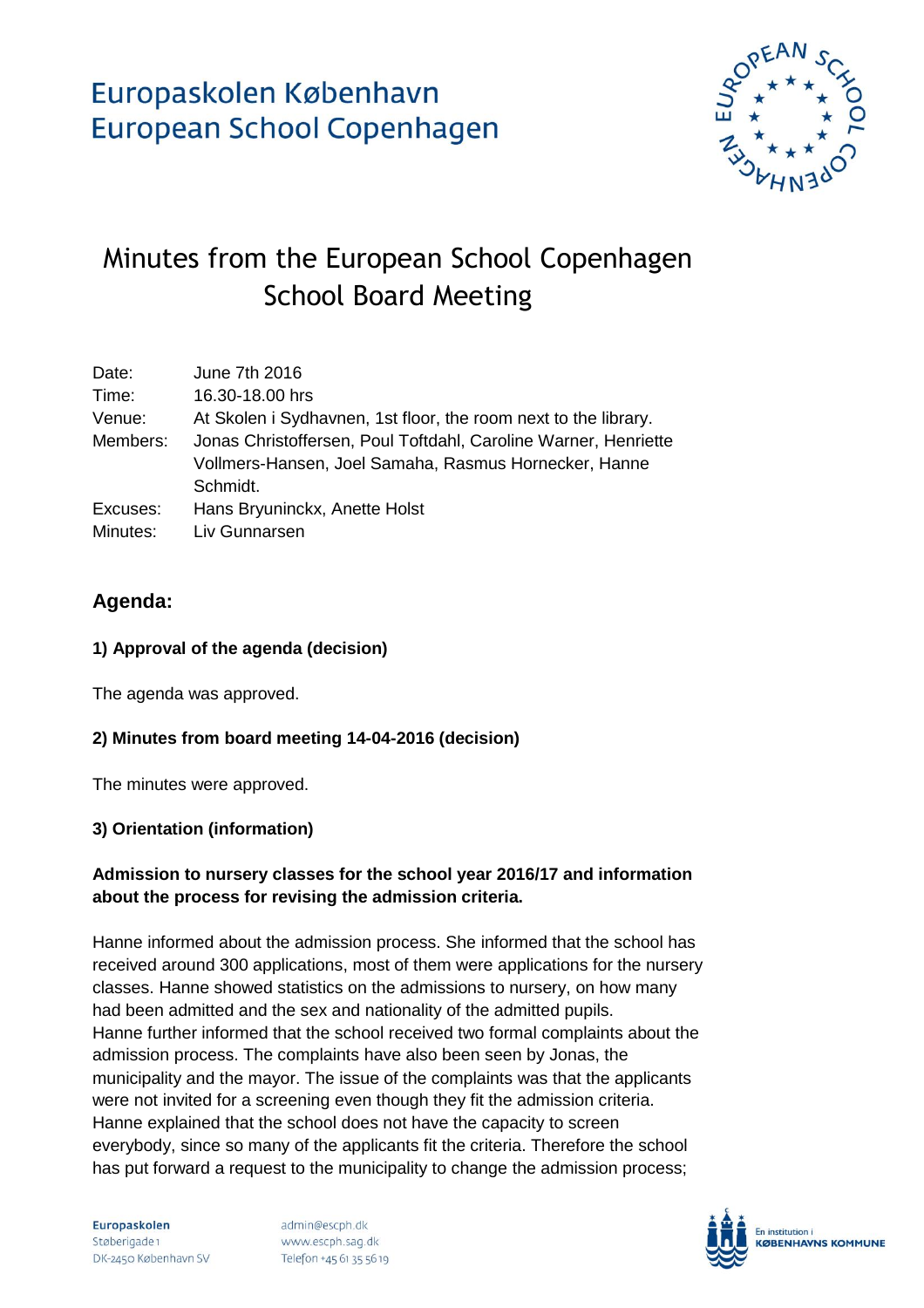

either through narrowing the admission criteria, or by getting more resources for screenings, or creating an entity that pre-screens the applications. Hanne informed that the management had already prepared a draft for a new formulation of the admission criteria, which they had sent to the municipality.

After a discussion it was concluded that Hanne will send the new draft criteria to the board for comments. And that the criteria and process should be clearly communicated at the webpage and the website should for now include an update on the current situation. And it was further concluded that a random pick, between applicants who match the criteria could be considered as a part of the admission process in the future.

#### **New appointments.**

Hanne informed that the management has hired new staff, but also that two of the teachers will be leaving. One teacher in the Danish section,one teacher in the English section and the Danish nursery teacher. Hanne informed that she will write a letter with this information to the parents after the meeting. Hanne said that the school is able to cover for the teachers leaving with the existing staff, including the four newly hired teachers. The current pedagogue in the Danish nursery will take over from the nursery teacher. The new middle manager, Helle Bjerre Degn, will start on June 13 and this means that Jens, will be able to go back to full time teaching.

Henriette and Caroline commented that they were sad to hear that the teachers in the Danish and English section were leaving as they had very positive impressions of them both.

Henriette asked about how music would be covered in the next school year. And Hanne answered Sankt Annæ is working on being able to cover the music classes at ESCPH.

#### **Security in relation to the removal of the fence towards the harbour.**

Hanne informed that she had a meeting with the municipality, SIS and architects about the fence between the playground and the harbour and that SIS and ESCPH look upon the safety situation differently. She had stated the school's concerns and the municipality had opened for a possibility of looking into a fence for the ESCPH pupils, but in this case there might be different rules during KKFO hours.

It was concluded that the board continues to support the school's position and the continued dialogue with the municipality.

admin@escph.dk www.escph.sag.dk Telefon +45 61 35 56 19

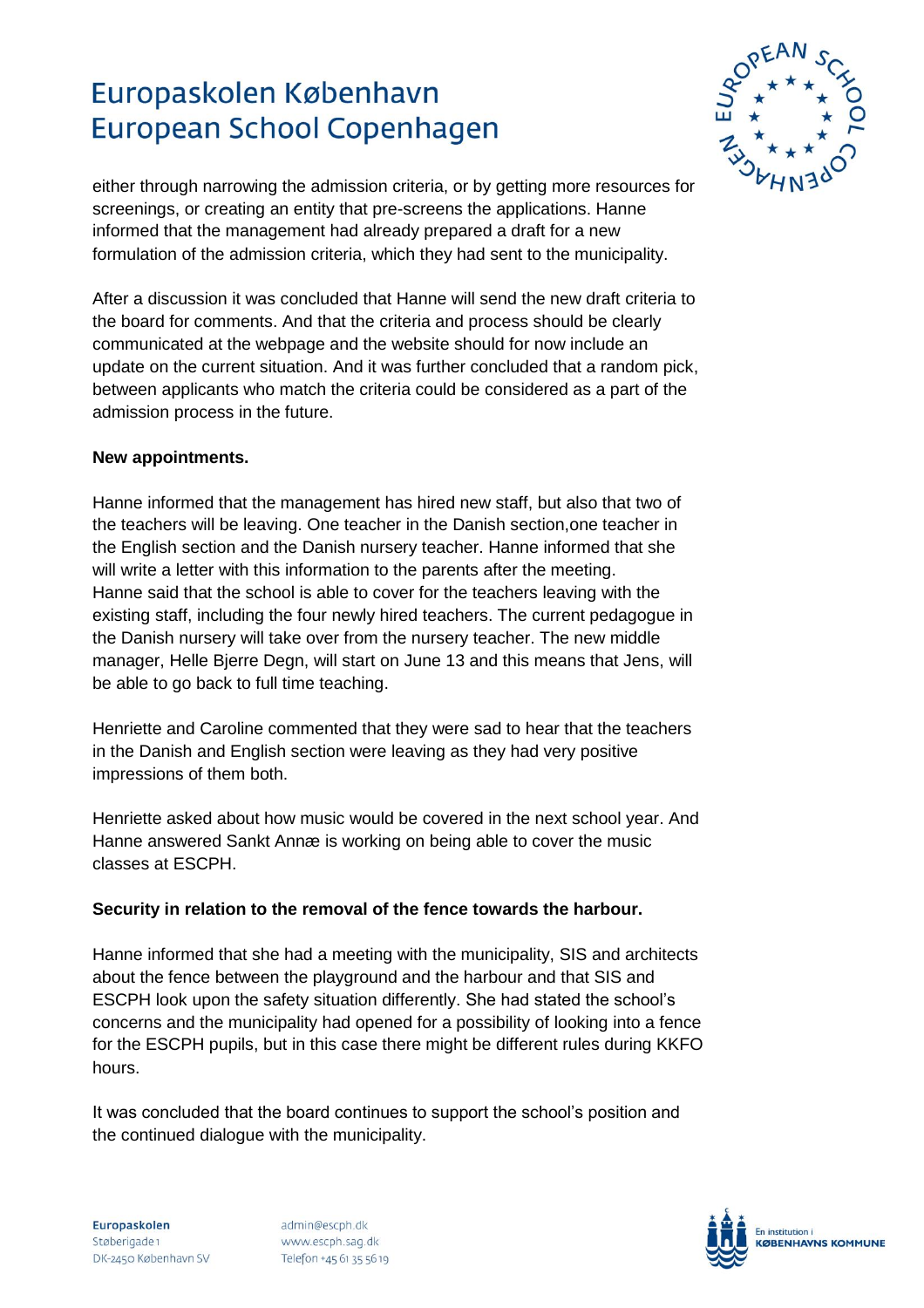

Henriette brought up the issue of whether there would be a fence around the new school building at Carlsberg.

Hanne informed that an architect from the municipality would come to the school and talk about the new building and then they would probably get more information.

Poul suggested that Hanne visited Ørestad school before the meeting with the architect to see their solutions with playgrounds on the roofs.

### **4) Holiday plan for the school year 2017/18 (decision)**

The holiday plan had already been adopted by the campus board, but there was a small change for ESCPH. Because Skt. Annæ will have a day off because of elections, ESCPH will have a day off on the day before Constitution Day - the 4th of June 2017.

The holiday plan was adopted by the board.

### **5) Hearing about organisation of the after school care at the European School Copenhagen (decision)**

Hanne informed that the municipality had called a hearing about the organisation of the future after school care at the European School. The hearing concerns whether the school wants the after school care to be organised as a KKFO or an after school daycare. The difference between the two is primarily in the organisation and management, where a KKFO is under the school management and an after school daycare has it's own management. Hanne informed that the municipality suggests the school to organise the afterschool care as a KKFO and the management supports this position. This will give an opportunity to promote the European School profile both in the

school and the KKFO. This would also be in line with the European School system which has a tradition for a more integrated after school care.

Jonas commented that it should be the central argument from the school that it is important for the international profile of the school.

The board supported the position of the management to choose a KKFO as the organization of the future after school care for ESCPH. Jonas, Hanne and Anette will write about the school's position to the municipality.

admin@escph.dk www.escph.sag.dk Telefon +45 61 35 56 19